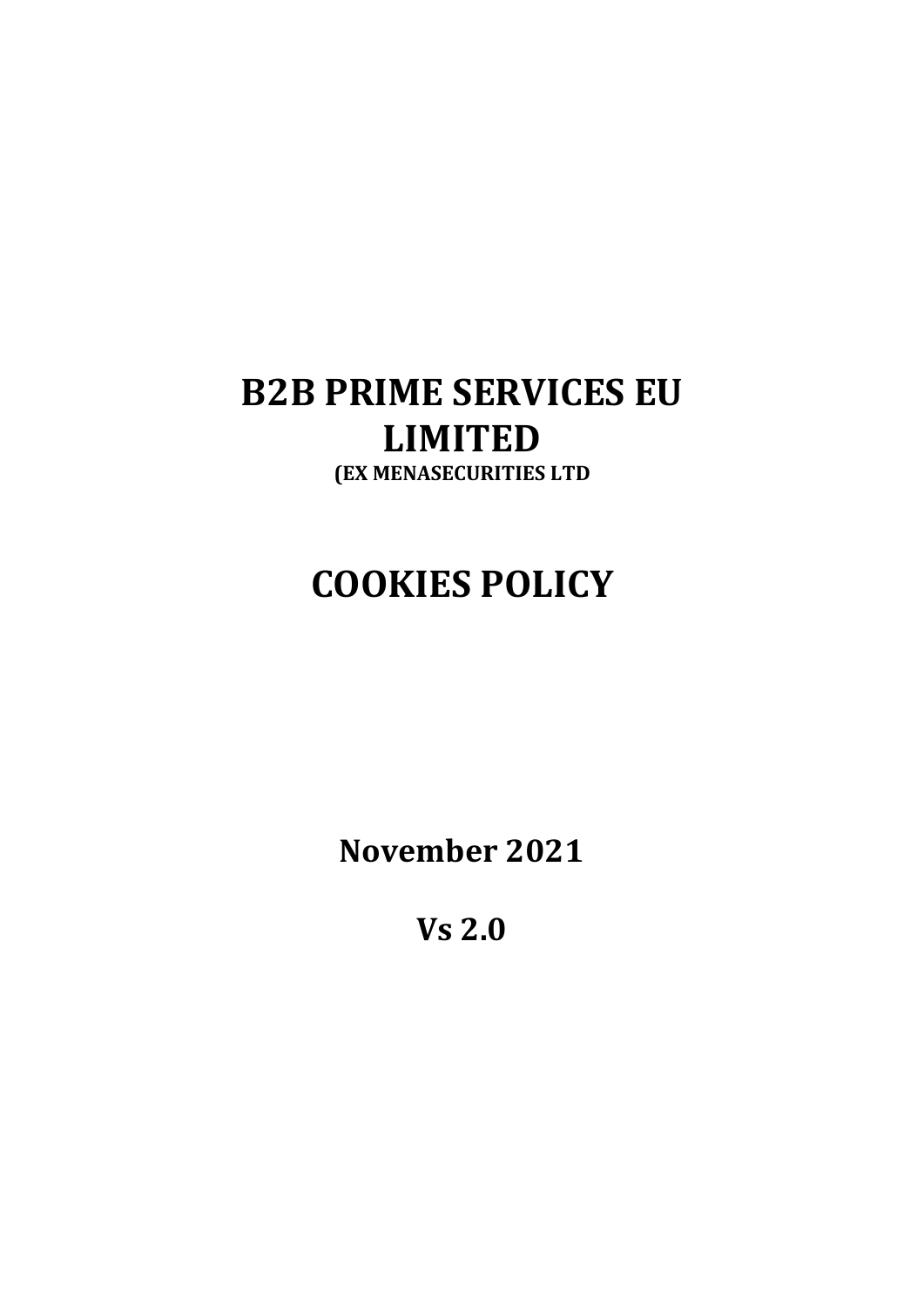## 1. Introduction

B2B PRIME SERVICES EU LIMITED (EX MENASECURITIES LTD) ("the Company", "we", "us", "our", "ours" and "ourselves" as appropriate), is a Cyprus Investment Firm authorized and regulated by the Cyprus Securities and Exchange Commission (CySEC) under license number 370/18, incorporated under Cyprus Company Law with Company Registration Number: ΗΕ 357630 and with registered office at 1 Georgiou Kaningos, Pamelva Court, Office 104, Limassol, Cyprus.

The Company respects your privacy and wants you to understand how we collect and use data about you through the use of cookies.

Our Cookies Policy is intended to inform you about why we use cookies and the type of cookies that we use on the website www.b2prime.com (hereinafter the "Website").

## 2. What are Cookies

Cookies are small text files created by the websites you visit or by certain emails you open and are placed on your computer or other device. Cookies are used to track, save and store information about the user's interactions and usage of the website in order to improve the user experience, enable functionality on the website, facilitate site security and provide the business with marketing information about the website's visitors.

Cookies do not transfer viruses or malware to your computer. Cookies generally can easily be viewed and deleted and are harmless and serve crucial functions for websites.

We may obtain information about you by accessing cookies, sent by our website. Different types of cookies keep track of different activities. For a more detailed list of cookies we use, please read the relevant section below

## 3. Cookie Types

Session cookies save website "session" credentials for visitors both logged in and not logged in. Once the browser is closed, the cookie is deactivated – and the session closed. These are absolutely necessary to enable the user to move around the website and use its features.

Analytical cookies collect visitor information, such as the number of visits and how our website was found (e.g. via a marketing campaign). Analytical cookies do not divulge any identifying information specific to you. The information is anonymous (i.e. it cannot be used to identify you and does not contain personal information such as your name and email address) and it is only used for statistical purposes.

Functional cookies record and save your choices in order to provide for a more seamless experience across our website. One-way functional cookies do this is by remembering your language selection each time you visit the website. Refer to your browser's privacy settings on how you can opt-out of functional cookies.

Third Party Cookies. These cookies are used by third parties and mostly by social media websites like Google+, Facebook, Twitter, LinkedIn or YouTube. Third Party cookies allow us to offer easy ways to share our website's content throughout your social media. You can disable the use of these cookies through your browser's privacy settings but please do note that this will also disable all the functions described above.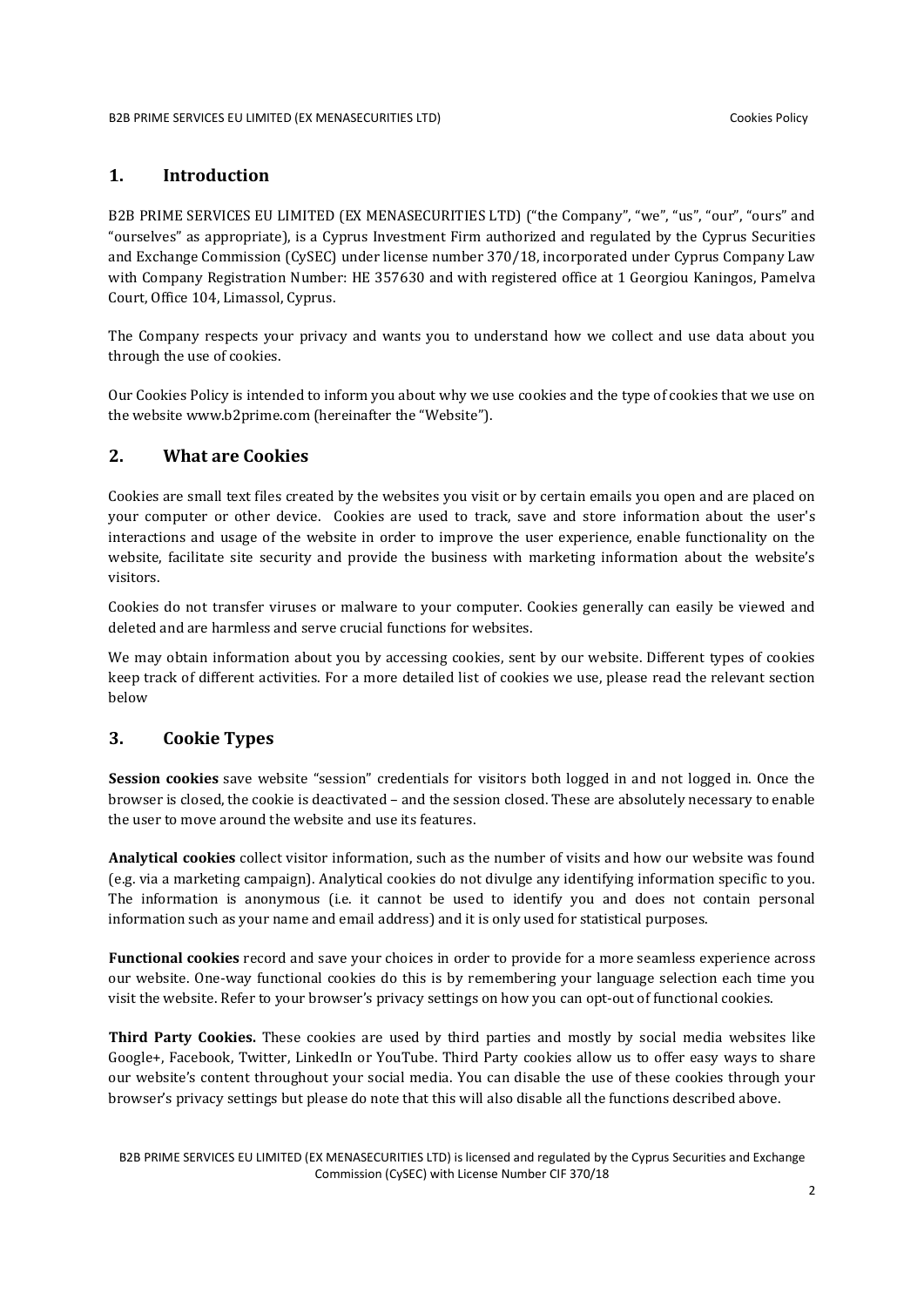## 4. Why are Cookies Useful?

We use cookies to provide the functionality you need to browse the Website correctly. We may use Google Analytics and/or other venue to monitor the performance of the Website for optimisation purposes and to monitor the performance of certain functionalities and to personalize ads and content to you while you use the Website. We use cookies to continually improve your experience with the Website, for example making the Website quicker and remembering visitors' previous interactions with the Website.

Every time a new visitor visits this website, the visitor will be informed for the use of cookies.

An overview of the functions of our cookies are as follows:

- Verifying your identity and detecting which country you are located in;
- Checking browser type and device;
- Tracking which site the user was referred from;
- Allowing third parties to customize content accordingly.

## 5. Type of Cookies we Use

The cookies that we use on the website may be categorized as follows:

- Strictly necessary
- Performance
- Functionality

"Strictly Necessary" cookies let you move around the website and use essential features like secure areas. Without these cookies, we cannot provide the requested services. If you prevent these cookies, we can't guarantee how the website or the security on the website will perform during your visit.

We use these Strictly Necessary cookies to:

- Identify you as being logged in to the website and to authenticate you.
- Make sure you connect to the right service on the website when we make any changes to the way it works.

"Performance" cookies collect information about how you use the website, e.g. which pages you visit and if you experience any errors.

We use "Performance" cookies to:

- help us to improve how the website works,
- understand the interests of our users,
- carry out web analytics,
- perform affiliate tracking,
- measure the effectiveness of our advertising.

"Performance" cookies do not collect any information that could identify you. Some of our performance cookies may be managed for us by third parties.

"Functionality" cookies are used to provide services or to remember settings to improve your visit.

B2B PRIME SERVICES EU LIMITED (EX MENASECURITIES LTD) is licensed and regulated by the Cyprus Securities and Exchange Commission (CySEC) with License Number CIF 370/18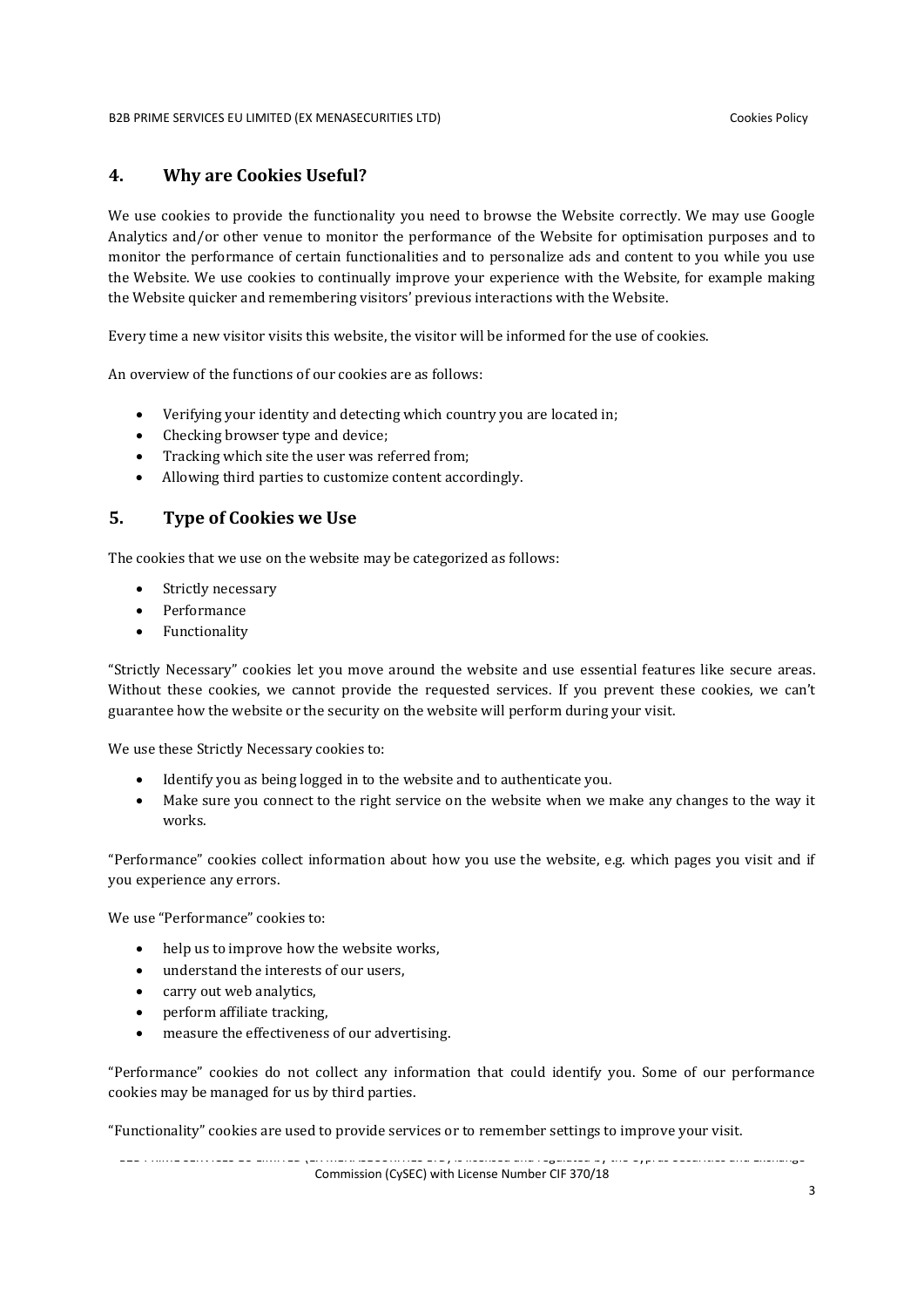#### B2B PRIME SERVICES EU LIMITED (EX MENASECURITIES LTD) Cookies Policy

We use 'Functionality' cookies for such purposes as:

- To remember your preferences and settings such as language and location;
- To remember your selections;
- To remember if we've already asked you if you want to fill in a survey;
- To remember if you have engaged with a specific component or list on the website so that it won't repeat.

By clicking "Accept" on the "Cookies Notice" that appeared when you first visited the website, you consent to the use of cookies. If you do not wish to give consent or wish to withdraw your consent to the cookies at any time, you will need to delete, and block or disable cookies via your browser settings. See below "8. Cookie Management" for more information on how to do this. Please note that disabling these cookies will affect the functionality of the website and may prevent you from being able to access certain features on the Website.

Please read our Privacy Notice for more detailed information on how we use your data. If you have further questions, please do not hesitate to contact us at info@b2prime.com.

## 6. For how long will cookies remain on your computer

The cookies will remain in the cookies file of your browser after the closing of the browser and will become active again when the website is reopened, until removed. The cookies can be deleted at any time by you. The cookies will not collect any information when you are not accessing the website.

## 7. How you can remove cookies from your device

If you do not want information collected through the use of cookies, there is a simple procedure in most browsers that allows you to deny or accept the cookie feature, however, you should note that cookies may be necessary to provide you with certain features available on this website and by deleting or blocking cookies, this website may not function correctly and you may not be able to access certain areas.

If you want to delete all cookies that are already placed on your device you can clear the browsing history of your browser. By doing this, all cookies from all websites you have visited will be removed from your device.

## 8. Cookie Management

For more information of how you can manage cookies on your browser see the following links:

- Google Chrome
- Microsoft Internet Explorer
- Microsoft Edge
- Mozilla Firefox
- Opera

## 9. Further Information

You can contact us at info@b2prime.com for any further information about cookies you might need.

B2B PRIME SERVICES EU LIMITED (EX MENASECURITIES LTD) is licensed and regulated by the Cyprus Securities and Exchange Commission (CySEC) with License Number CIF 370/18